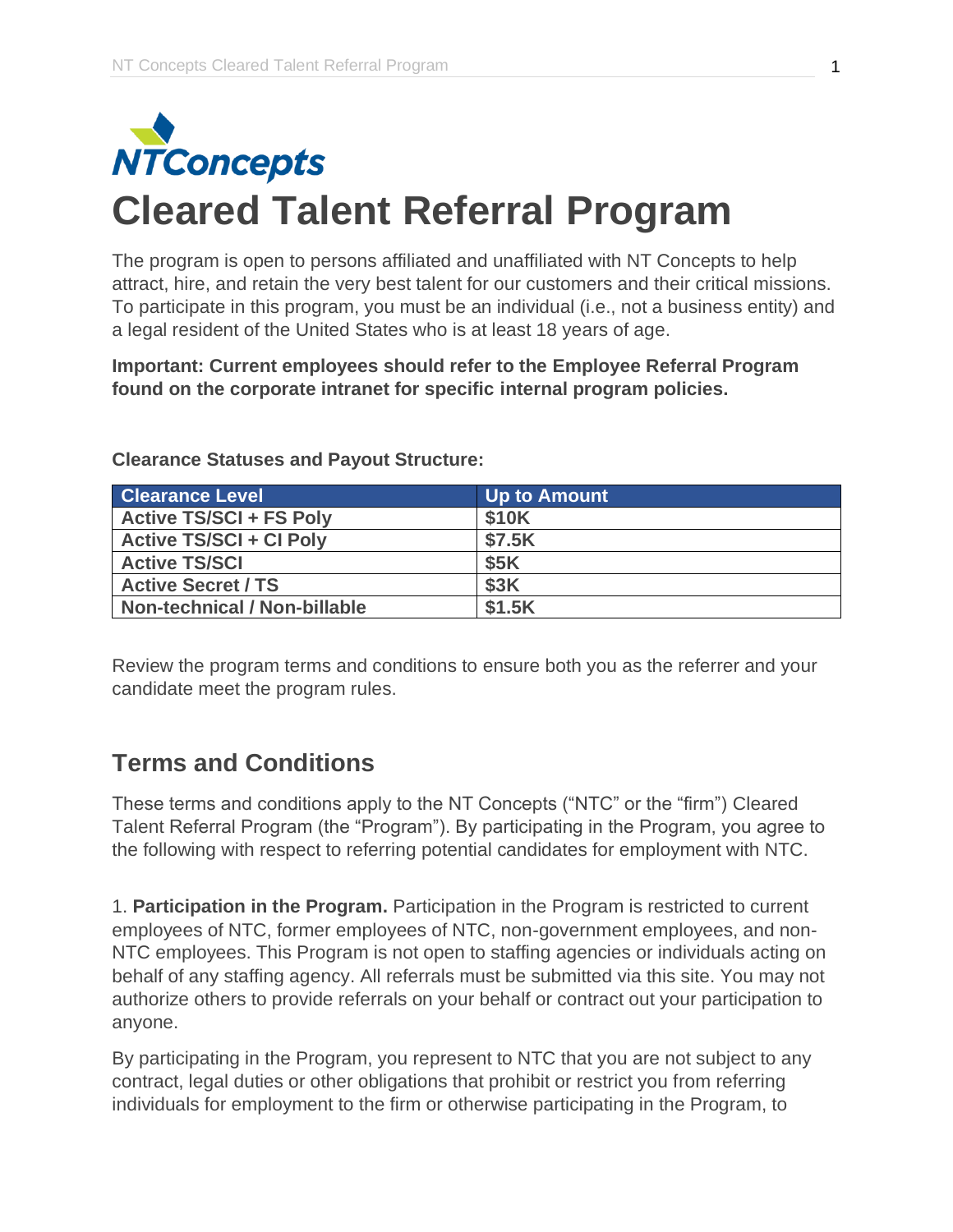include but not limited to non-solicitation obligations with current or prior employers. If at any point in the future, you become subject to any such obligations, you agree that you will cease participation in the Program and notify NTC's [talent team.](mailto:jobs@ntconcepts.com) NTC will not be obligated to pay any referral fee to you where such payment would be in violation of applicable law or a contract between NTC and another entity (e.g., your employer) or in violation of any agreement to which you are subject, such as with current or prior employers.

By participating, you also represent that you are not a current employee of the U.S. Government or any quasi-public institution owned by the U.S. Government.

You agree that, by participating in the Program, you are not an agent or representative of NTC and you cannot make promises or commitments on behalf of the firm, as it relates to employment with NTC or otherwise.

2. **Eligible Referrals.** In connection with the Program, you may only contact individuals eligible for referrals about potential employment at NTC. An eligible referral is an individual who:

- Is not you
- Is personally known to you
- You believe meets all qualification or position requirements detailed in the relevant job posting(s)
- Is not a current employee of the U.S. Government (or any quasi-public institution owned by the U.S. Government)
- Is not a current employee, or contractor of an NTC client
- Is not someone who has been an NTC employee within the past three years
- Holds an active security clearance
- To the best of your knowledge, is not subject to any restrictions that would prevent them from interviewing or accepting employment with NTC

3. **Vetting Referrals.** Any referral must be submitted by you to NTC by way of this site or jobs@ntconcepts.com. Submittal must include the referral's full name and contact information (either email and/or phone). A resume is preferred. NTC will not be obligated to interview, engage in employment discussions or offer employment to any individual; all interviewing, employment and hiring decisions (and the timing thereof) will be at NTC's sole discretion.

4. **Payment of Referral Fee.** NTC will pay you a referral fee up to ten thousand dollars (\$10,000.00) based on the job requirements, the referral's qualifications, and the referral's security clearance level for each individual that you refer to NTC where that person is hired by the firm as a regular full-time employee subject to the following conditions:

• The individual remains a fulltime employee for sixty (60) days following their start date; and